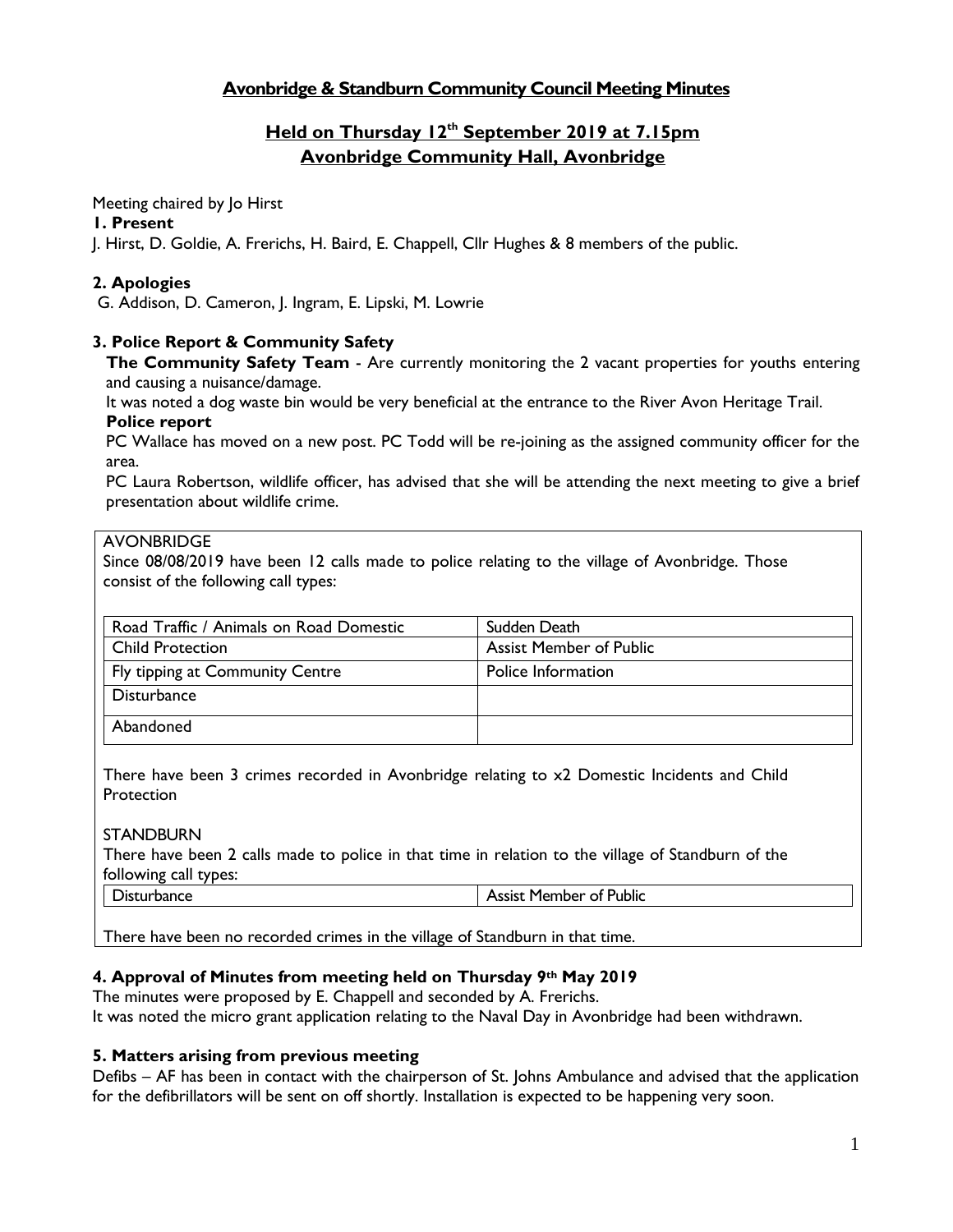# **6. Chair's Report/Correspondence**

- a) Correspondence from Lady Haig poppy factory purchase of memorial wreaths IH agreed to order wreaths for both memorials on behalf of ASCC.
- b) ASCC have been approached by developers of the land adjacent to the river in Avonbridge beside Station House. The developers are willing to attend the next meeting to discuss.
- c) B825 Slow for Horses road signs we have been asked to raise the issue of missing road signs on the B825. There used to be 2 road signs asking drivers to slow for horses between Standburn & Avonbridge. Both have been hit by vehicles and subsequently removed, residents in the area have asked if they can be replaced in the interest of safety for local riders. Location information can be provided.
- d) Fly tipping we are still experiencing significant amounts of fly tipping in the area. The possibility of cameras being installed in targeted areas i.e. Boxton Road, Candie End, Candie laybys and Dummies Lane, was discussed with Cllr Hughes.
- e) A request for a grit bin outside the gates to Candie House/Candie Lodge on the main Candie Road has been submitted by residents. Cllr Hughes has been asked to pursue on our behalf.

| <b>7. Treasurer's Report</b> |                                                              |
|------------------------------|--------------------------------------------------------------|
| <b>ASCC Acct -</b>           | Balance £6,171.42 (£5237.67 ring fenced for Christmas decs). |
| <b>Burnhead Moss Acct -</b>  | Balance £5951.76.                                            |

# **Micro Grant Applications – 2 applications received this month.**

D. Cameron – Domain hosting costs for BMET & Braes storehouse - £125 Approved Recyc – a - bike - £126 Approved

# **8. Planning, IT and online update**

3 new planning applications since last meeting:

Heatherstalks, Standburn – Erection of field shelter and formation of hardstanding – P/19/0561/FUL Hillend Lodge, Blackston Road – Erection of dwelling house – P/19/0456/FUL Land to north of Hareburn – Temporary residential accommodation – P/190437/FUL West Hill, Candie – Erection of dwelling house. – Objection was submitted by ASCC on behalf of local Candie residents.

**IT** Website hits – 642

# **BROADBAND**

1) Avonbridge exchange is finally fibre enabled! Properties within the village of Avonbridge can now request to be connected using FTTC technology by contacting their local internet provider (LIP). Subscribers in Standburn can request to be connected using Fibre to the pole (FTTP) by contacting their LIP.

FTTP connections along the Blackfaulds and outlying areas of Avonbridge towards Blackbraes are still unknown. Those interested should use the DSSB website tool for updates.

2) Another meeting was held with Angus MacDonald MSP on  $17<sup>th</sup>$  June to request further help in arranging a meeting with a DSSB representative.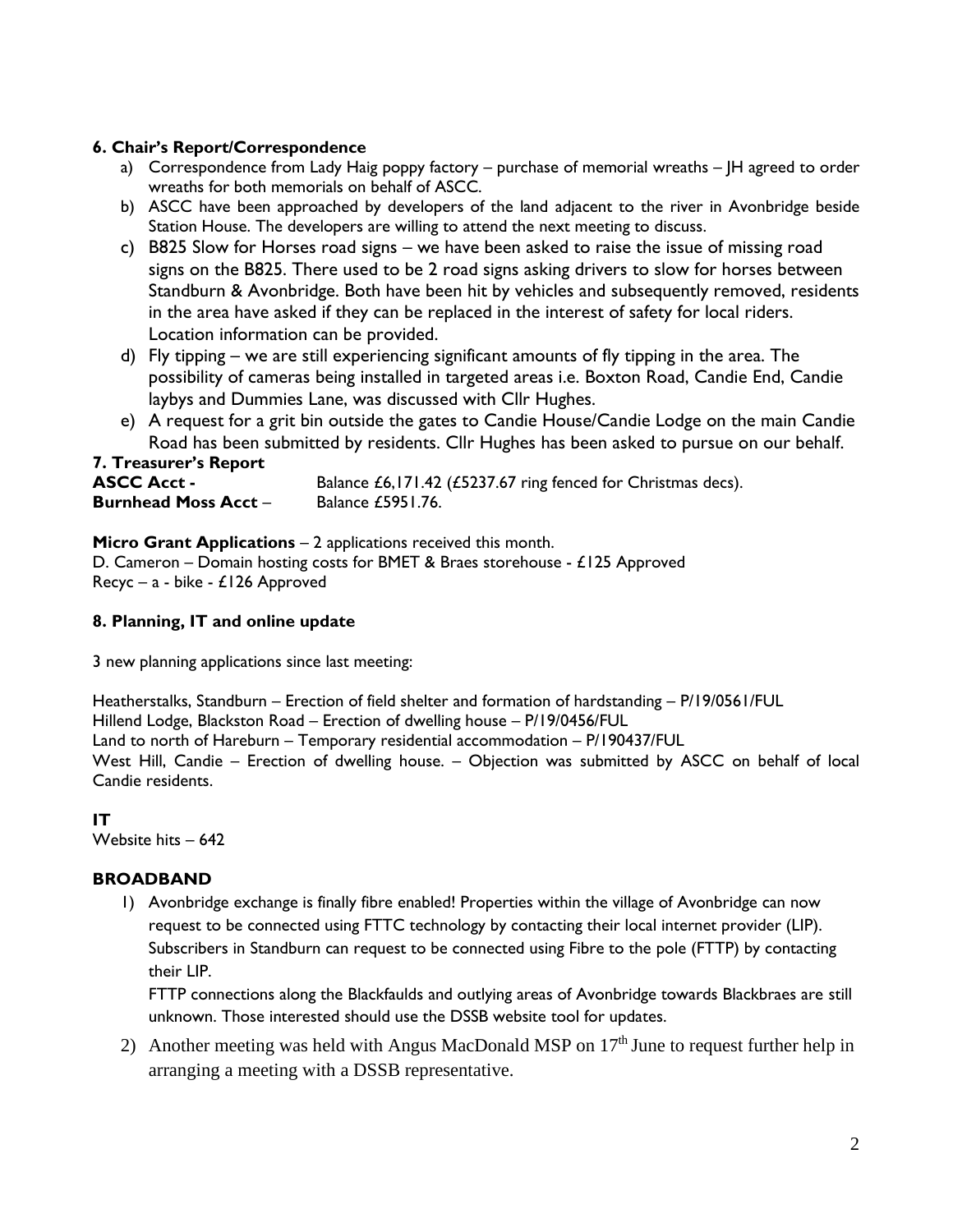- 3) A meeting was held with Fiona Muir on Tuesday  $10^{th}$  September. EC & JH expressed the feeling of frustration held within the community in getting up to date, accurate information about our exchange conversion and future upgrades for the outlying areas. A more complete report will be published in the Broadband Blog on the ASCC website in the near future.
- 4) EC's Freedom of Information request on behalf of ASCC was declined on the grounds that it was confidential information to BT Openreach. Their response however was surprisingly fast!

# **9. SEPA & Craigend update**

Cllr Hughes advised that the Craigend works application will be raised at the public meeting on Tuesday  $24<sup>th</sup>$ September, subsequently revised to Wed 23<sup>rd</sup> October 2019. 9,30am by the planning department. ASCC continuing to have ongoing discussions with SEPA regarding EWOS, Gardrum Moss and Jawcraig. DG urged members of the public to continue to report any issues of concern to SEPA.

# **10. Avonbridge Hall**

ASCC have met with the hall committee during the summer break and are continuing to offer practical support. GA has praised the efforts of the new hall committee in their efforts to date.

# **11. Muiravonside Country Park**

Maddiston CC contacted ASCC regarding concern about FCT consideration to transfer the park to a community management. A letter of concern was sent to FCT.

### **12. Neighbourhood watch**

Anyone interested in becoming part of the scheme please contact D. Goldie for further details.

### **13**. **A.O.C.B.**

- a) H. Konkol indicated her intention to submit a micro grant application for a photo exhibition.
- b) Cllr Hughes provided information confirming the changes to the 29 Bus Service run by First Bus. This service will be reduced and will not run south of Avonbridge. Alternative services are to be investigated by West Lothian Council.

# **14. Next Meeting: Thursday 10th October 2019 in Avonbridge Community Hall, Avonbridge 7.15pm**

### **Useful Links:-**

### **Burnhead Moss Windfarm – Grant applications**

<https://www.foundationscotland.org.uk/programmes/burnhead-moss-avonbridge-standburn>

### **ASCC Facebook page –**

www.facebook.com/search/top/?q=avonbridge and standburn community council

# **BMET Burnhead Moss Education and Training Fund Facebook Page**

<https://www.facebook.com/BMETFUND/>

### **Advanced planning searches for planning applications**

<http://edevelopment.falkirk.gov.uk/online/search.do?action=advanced>

**Reports to the Police -** [UpperBraesCPT@scotland.pnn.police.uk](mailto:UpperBraesCPT@scotland.pnn.police.uk)

**Purple Alert App**